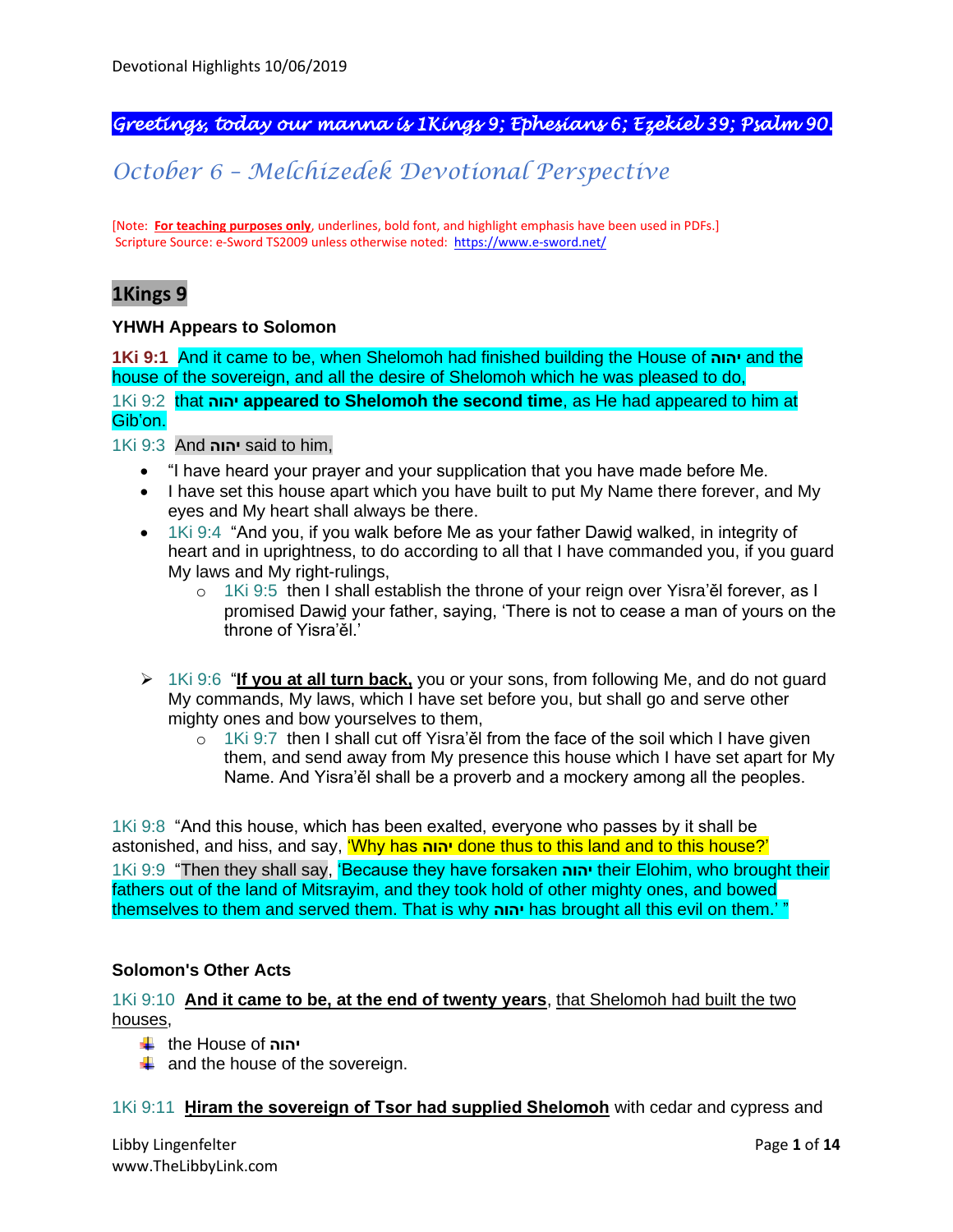gold, as much as he desired. **Then Sovereign Shelomoh gave Ḥiram twenty cities in the land of Galil.**

1Ki 9:12 And Ḥiram came from Tsor to see the cities which Shelomoh had given him, but they were not right in his eyes,

1Ki 9:13 and he said, "What are these cities you have given me, my brother?" And he called them the land of Kabul, as they are to this day.

1Ki 9:14 And Hiram sent the sovereign one hundred and twenty talents of gold.

### **Ellicott's Commentary on 1Kings 9:13 & 14**

#### [1 Kings 9:13](https://biblehub.com/1_kings/9-13.htm)

And he said, What cities *are* these which thou hast given me, my brother? And he called them the land of Cabul unto this day.

(13) Cabul.—The derivation of this word is uncertain. Josephus evidently did not know it as a Hebrew word; for he expressly says, that in the Phænician language it signifies "what is unpleasing." (Ant. viii. 100:5, sect. 3). A city Cabul is mentioned in [Joshua 19:27,](https://biblehub.com/joshua/19-27.htm) in the territory of Asher, evidently on the Tyrian frontier, and in the neighbourhood in question. Hiram, it is thought, takes up this name, and applies it to the whole territory, and by a play of words on it signifies his discontent with Solomon's gift. Ewald supposes a Hebrew derivation for the word ("as nought"); others take it to be "like that which vanishes." Either would suit the sense indicated in the text well; but unless these derivations represent something cognate in the Tyrian language, they hardly accord with the requirements of this passage, which (as Josephus says) implies a Phoenician origin for the word.

#### [1 Kings 9:14](https://biblehub.com/1_kings/9-14.htm)

And Hiram sent to the king sixscore talents of gold.

(14) Hiram sent to the king sixscore talents of gold.—The payment, on any calculation, was a large one, though little more than a sixth of Solomon's yearly revenue. (See [1Kings 10:14.](https://biblehub.com/1_kings/10-14.htm)) How it is connected with the previous verses is matter of conjecture. It may possibly be a note referring back to [1Kings 9:11,](https://biblehub.com/1_kings/9-11.htm) and explaining the amount of gold which Hiram had sent. If this is not so, it would then seem to be a payment in acknowledgment of the cession of the cities, as being of greater value than the debt which it was meant to discharge. Hiram's depreciation of the cities need not imply that he did not care to keep them. "It is naught, it is naught, saith the buyer: but when he is gone his way, then he boasteth." [\(Proverbs 20:14\)](https://biblehub.com/proverbs/20-14.htm). Josephus (Ant. viii. 5, 3), has a quaint story in connection with this intercourse between Hiram and Solomon (quoted from Dios), declaring that a contest in riddles took place between these kings, and that, when Hiram could not solve the riddles of Solomon, he "paid a large sum of money for his fine," but adds that he afterwards retaliated on Solomon, by aid of Abdemon of Tyre. It appears by [2Chronicles 7:2,](https://biblehub.com/2_chronicles/7-2.htm) that the cities were afterwards restored to Israel—how, and why, we know not.

(15 28) The rest of the chapter consists of brief historical notes, partly referring back to the previous records. Thus, [1Kings 9:15](https://biblehub.com/1_kings/9-15.htm) refers back to [1Kings 5:13;](https://biblehub.com/1_kings/5-13.htm) [1Kings 9:20-22](https://biblehub.com/context/1_kings/9-20.htm) to [1Kings 5:15;](https://biblehub.com/1_kings/5-15.htm) [1Kings 9:24](https://biblehub.com/1_kings/9-24.htm) to [1Kings 7:8;](https://biblehub.com/1_kings/7-8.htm) [1Kings 9:25](https://biblehub.com/1_kings/9-25.htm) is a note connected with the history of the dedication of the Temple. The style is markedly different from the graphic and picturesque style of the passages preceding and following it.

1Ki 9:15 And **this is the purpose of the compulsory labor** which Sovereign Shelomoh raised, to build the House of **יהוה**, and his own house, and Millo, and the wall of Yerushalayim, and Hatsor, and Meğiddo, and Gezer -

1Ki 9:16 **Pharaoh sovereign of Mitsrayim had gone up and taken Gezer** and burned it with fire, and had killed the Kena'anites who dwelt in the city, and had given it as a payment for the bride to his daughter, Shelomoh's wife –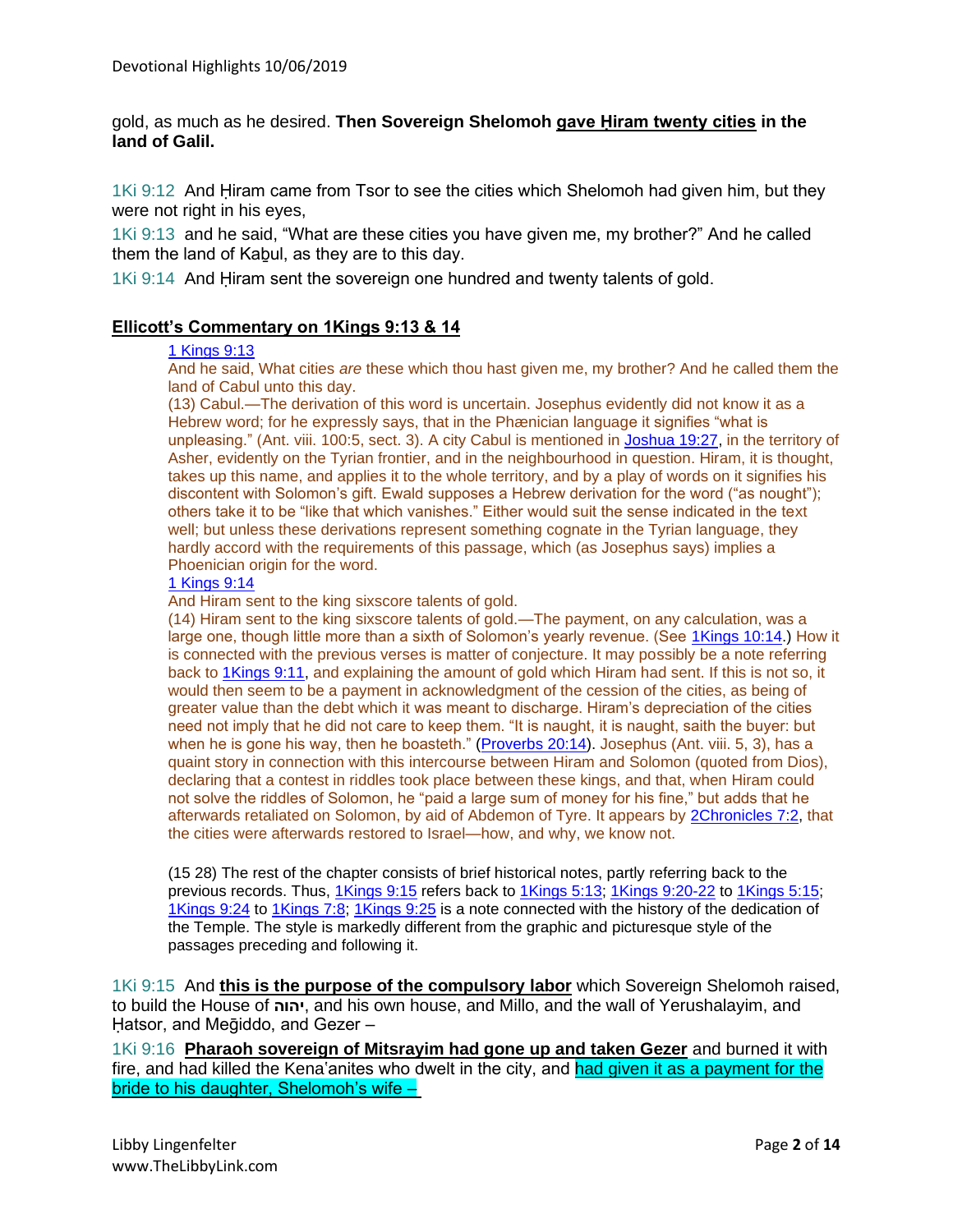1Ki 9:17 and Shelomoh built Gezer, and Lower Běyth Ḥoron,

1Ki 9:18 and Ba'alath, and Tamar in the wilderness, in the land of Yehuḏah,

1Ki 9:19 and all the storage cities that Shelomoh had, and cities for his chariots and cities for his cavalry, and whatever Shelomoh desired to build in Yerushalayim, and in Lebanon, and in all the land of his rule.

1Ki 9:20 **All the people who were left** of the Amorites, the Ḥittites, the Perizzites, the Hiwwites, and the Yebusites, who were not of the children of Yisra'ěl –

1Ki 9:21 their descendants who were left in the land after them, whom the children of Yisra'ěl had not been able to destroy completely – **from these Shelomoh raised compulsory labor, as it is to this day.**

1Ki 9:22 But Shelomoh did not make slaves of the children of Yisra'el, because they were men of battle, and his servants, and his rulers, and his officers, and commanders of his chariots, and his cavalry.

1Ki 9:23 These were the chiefs of the officials who were over the work of Shelomoh: **five hundred and fifty**, who ruled over the people who did the work.

1Ki 9:24 But the daughter of Pharaoh came up from the City of Dawiḏ to her house that he built for her. Then he built Millo.

1Ki 9:25 And **three times a year** Shelomoh brought ascending offerings and peace offerings on the slaughter-place which he had built for **יהוה**, and he burned incense with that which was before **יהוה** – thus gave completeness to the House.

1Ki 9:26 And **Sovereign Shelomoh built a fleet of ships** at Etsyon Geḇer, which is near Ěyloth on the shore of the Sea of Reeds, in the land of Eḏom.

1Ki 9:27 And Ḥiram sent his servants with the fleet, seamen who knew the sea, to work with the servants of Shelomoh.

1Ki 9:28 And they went to **Ophir, and took four hundred and twenty talents of gold** from there, and brought it to Sovereign Shelomoh.

## **Ephesians 6**

Ephesians 6 opens with relationship commandments. We read about the proper relationship between children and parents; parents and children; servants and masters; masters and servants. There are responsibilities on each side of any relationship. Our earthly relationships guided by His commands, teach us how to have a better relationship with Yahusha; as our Groom; as our Master; as our Savior and King. YHWH is our Father, our Abba. Our earthly relationship toward our parents is the first command with promise; so that things might go well, and one might live a long life on earth.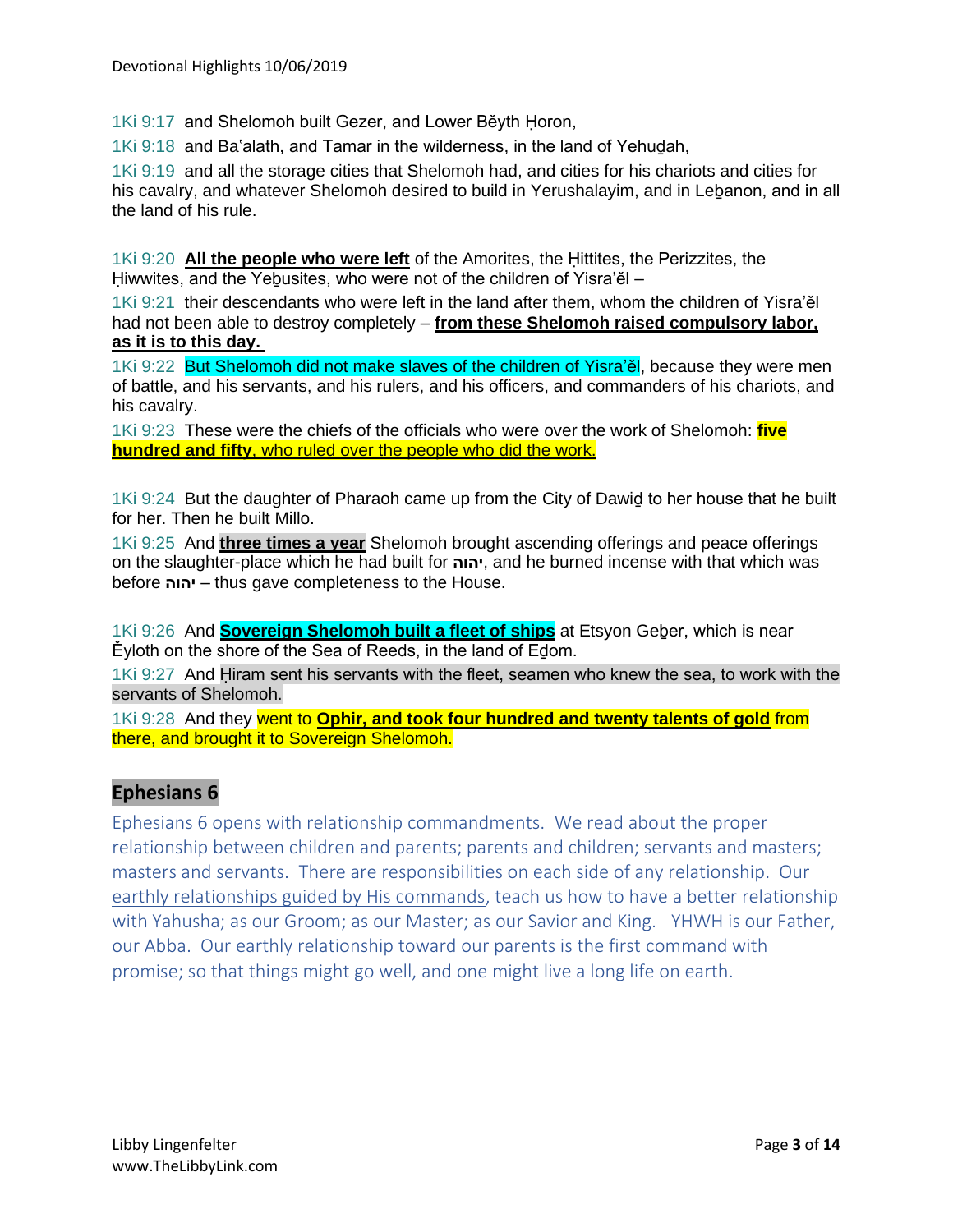Paul then explains spiritual warfare. Not all relationships are pretty. Matter of fact, they can be pretty ugly or even evil. That is why we need to understand that we do not battle against flesh and blood but against principalities, powers, rulers of darkness in this world, and spiritual wickedness in the heavenlies. Just as we live in an orderly family hierarchy with YHWH; the enemy also has a hierarchy of wickedness.

Those that do wrong and evil deeds, are influenced and/or controlled by their father the devil, and demonic fallen spiritual influences. Though we should pray and witness to the lost, YHWH's children should not be a 'doormat' for such; but should put on and take up His full armor. Obedience and respect in our earthly relationships should coincide with and not violate His commandments. For instance, on earth we function within earthly laws, but we also know YHWH's laws trump earthly laws. We don't follow man-made laws that violate His Word.

For believers, the battlefield is in the mind. We are His and we know His voice and that is the voice that should guide our lives. Our own fleshly thoughts and the thoughts that the enemy wants to instill, contradict what is pleasing to YHWH. Our victory is in Him when we are obedient to His commands by having the 'mind' of Yahusha and doing the 'will' of the Father. That is why understanding proper relationships are so important. He is the Vine; we are the branches. Without Him, we can do nothing.

Non-believers live in a world of their own thoughts and their worldview is from the environment and culture in which they were raised. The enemy has great influence over those out-side the camp of YHWH. We are all born into this fallen world in which the enemy rules. It is not until we are born spiritually through Yahusha, that He makes all things new and fresh in our lives; by giving us a new beginning. A new walk on the narrow-path and no longer on the broad path that leads to destruction.

To stay on that narrow path, Paul instructs us to be clothed in Yahusha HaMashiach. He is our covering. He is our protector. The armor of YHWH are all the qualities and gifts provided through Yahusha, 'YHWH in Son'.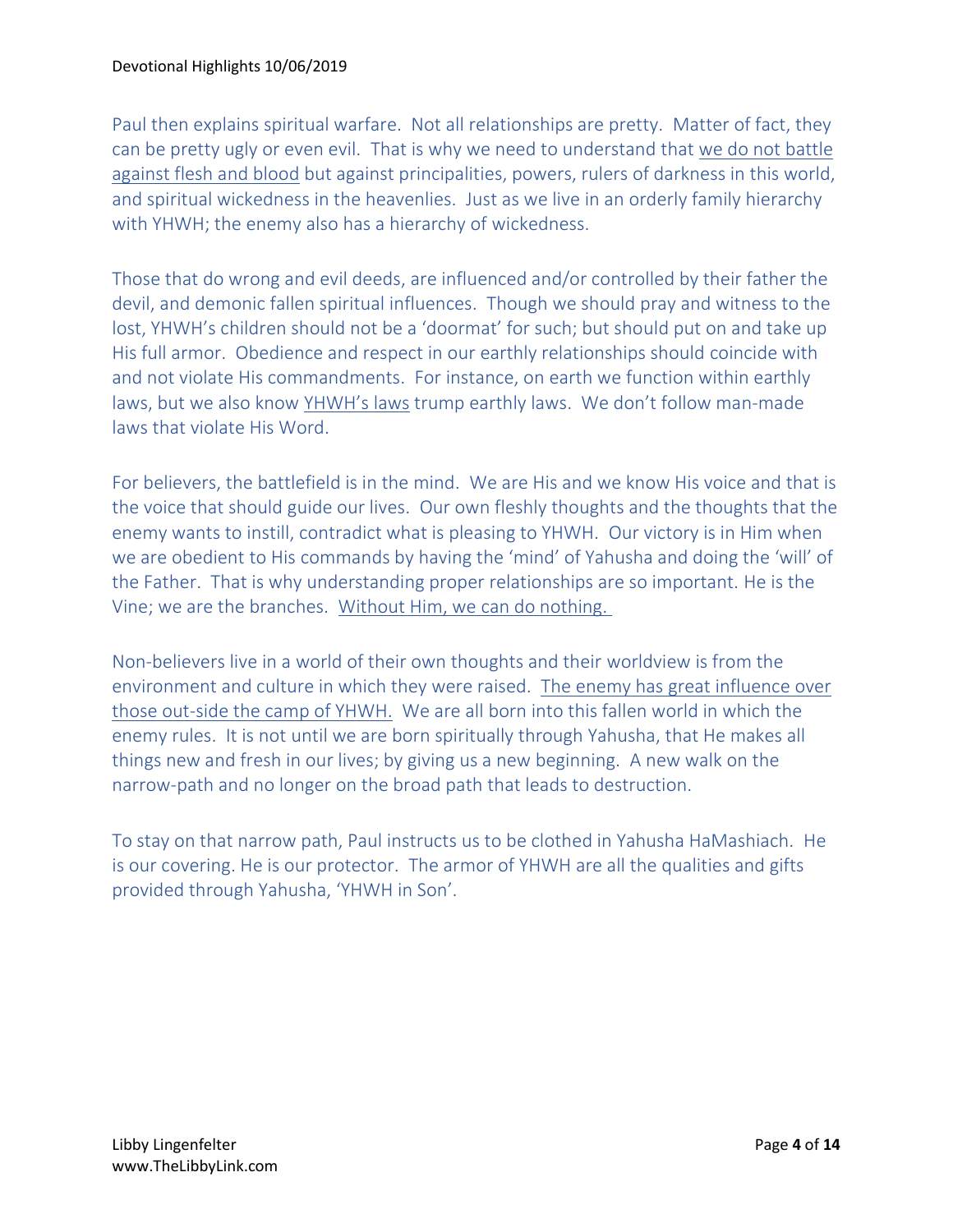Paul first instructs us to gird our loins with Truth. TRUTH is EXTREMELY important because our enemy is a liar and a deceiver! We have been given His breastplate of righteousness; our feet are shod with the covenant confirming Gospel message; we take up the shield of faith to quench all the fiery darts of the evil one; we take up the helmet of salvation that guards our thoughts, words, deeds, what we hear, what we see, what we taste. Our salvation gives us a new way of thinking; His Way! Then we take up the sword of the Spirit, which is the living Word of YHWH and is sharper than any two-edged sword. Then, when we have done all we can do to stand, we stand therefore and pray and praise Him.

## **Children and Parents**

**Eph 6:1** Children, obey your parents in the Master, for this is right.

Eph 6:2 **"Respect your father and mother," which is the first command with promise,** Eph 6:3 **in order that it might be well with you, and you might live long on the earth."** Exo\_20:12, Deu\_5:16.

Eph 6:4 And you, fathers, do not provoke your children, but bring them up in the instruction and admonition of the Master.

## **Bondservants and Masters**

Eph 6:5 Servants, obey your masters according to the flesh, with fear and trembling, in sincerity of heart, as to Messiah;

Eph 6:6 not with eye-service as men-pleasers, but as servants of Messiah, doing the desire of Elohim from the inner self,  $a$  Footnote:  $a$  Rom 6:16-23.

Eph 6:7 rendering service with pleasure, as to the Master, and not to men,

Eph 6:8 knowing that whatever good anyone does, he shall receive the same from the Master, whether he is slave or free.

Eph 6:9 And, masters, do the same to them, refrain from threatening, knowing that your own Master also is in the heavens, and there is no partiality with Him.

## **The Whole Armor of YHWH**

Eph 6:10 For the rest, my brothers, be strong in the Master and in the mightiness of His strength.

Eph 6:11 Put on the complete armour of Elohim, for you to have power to stand against the schemes of the devil.

Eph 6:12 Because we do not wrestle against flesh and blood, but against principalities, against authorities, against the world-rulers of the darkness of this age, against spiritual *matters* of wickedness in the heavenlies.

Eph 6:13 Because of this, take up the complete armour of Elohim, so that you have power to withstand in the wicked day, and having done all, to stand.

Eph 6:14 Stand, then, **having girded your waist with truth,**  $\frac{|\text{sa}_11:5}{\text{sa}_2}$  and having **put on the**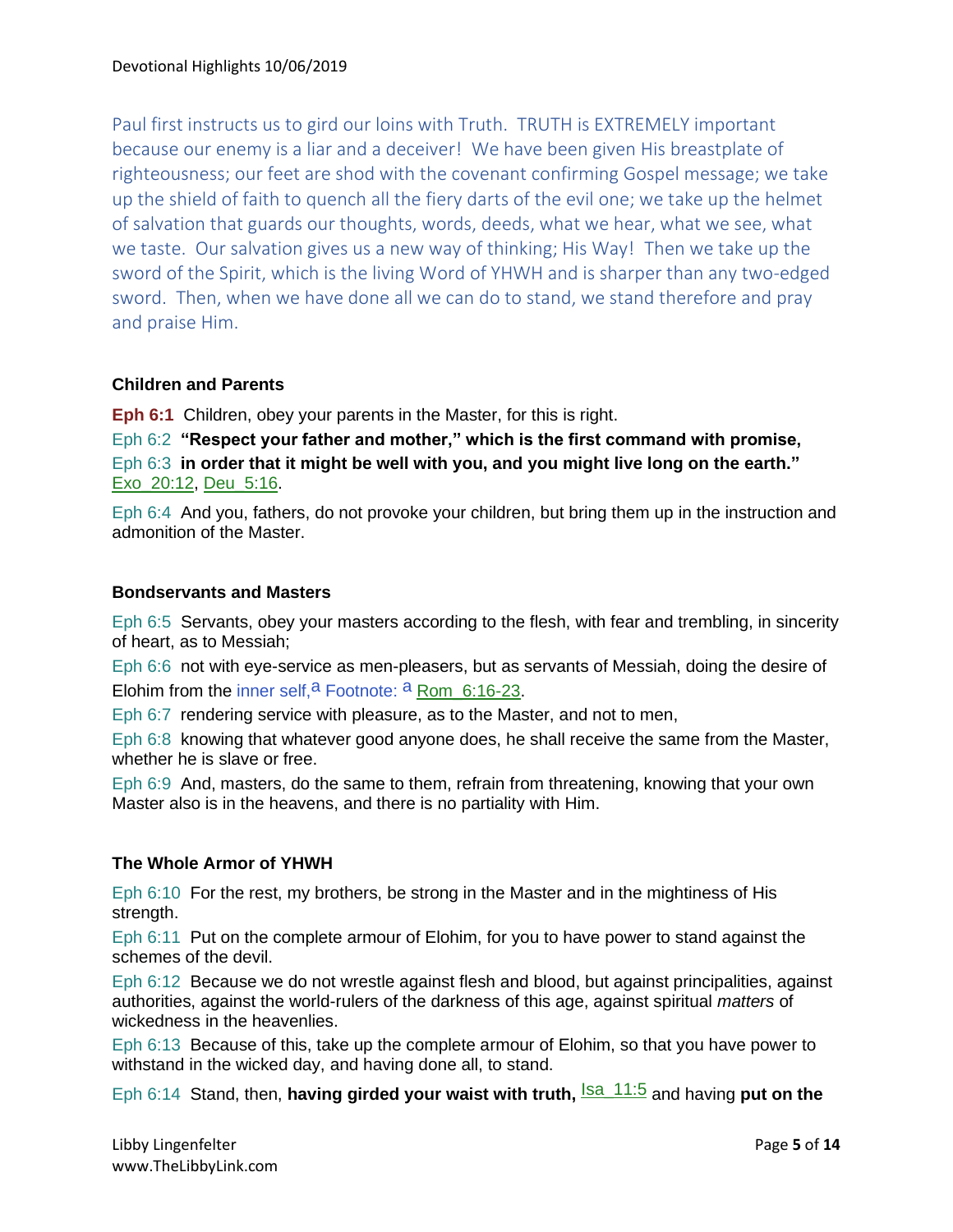# **breastplate of righteousness, Sample 158:17.**

Eph 6:15 and having fitted your **feet with the preparation of the Good News of peace;** Isa\_52:7.

Eph 6:16 above all, having taken up the shield of belief with which you shall have power to quench all the burning arrows of the wicked one.

Eph 6:17 Take also the **helmet of deliverance**, **Isa\_59:17** and the sword of the Spirit, which is the Word of Elohim,

Eph 6:18 praying at all times, with all prayer and supplication in the Spirit, watching in all perseverance and supplication for all the set-apart ones;

Eph 6:19 also for me, that a word might be given to me in the opening of my mouth, to be bold in making known the secret of the Good News,

Eph 6:20 for which I am an envoy in chains, that in it I might speak boldly, as I should speak.

## **Final Greetings**

Eph 6:21 Now, in order that you also might know about me, how I am doing, Tuchikos, a beloved brother and trustworthy servant in the Master, shall make all *matters* known to you,

Eph 6:22 whom I did send to you for this same purpose, so that you know about us, and might encourage your hearts.

Eph 6:23 Peace to the brothers, and love, with belief, from Elohim the Father and the Master .Messiah **יהושע** 

Eph 6:24 Favour be with all those who love our Master **יהושע** Messiah, undecayingly! Aměn.

## **Free family learning activities next page:**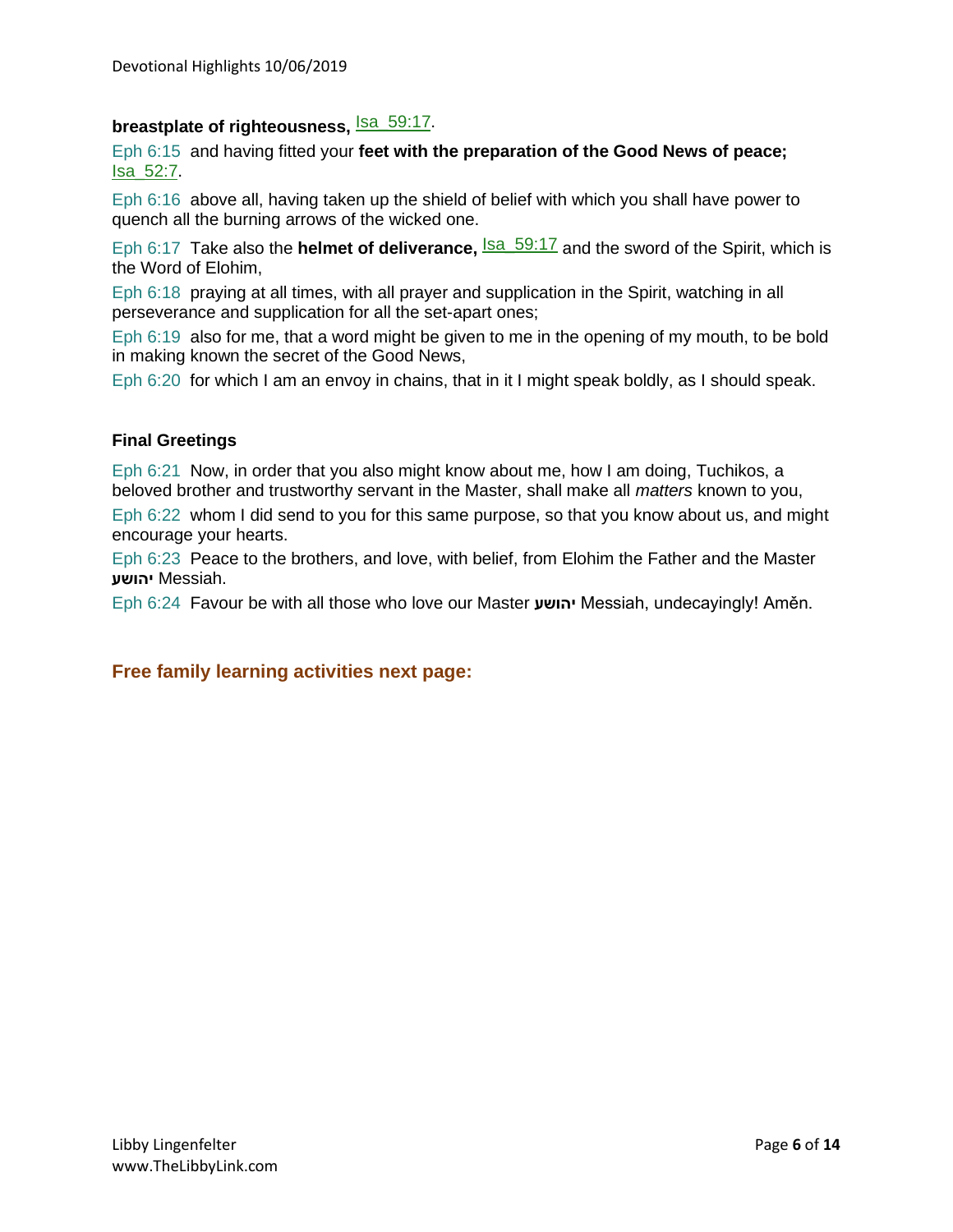

<https://biblepathwayadventures.com/activities/armor-god-worksheet/>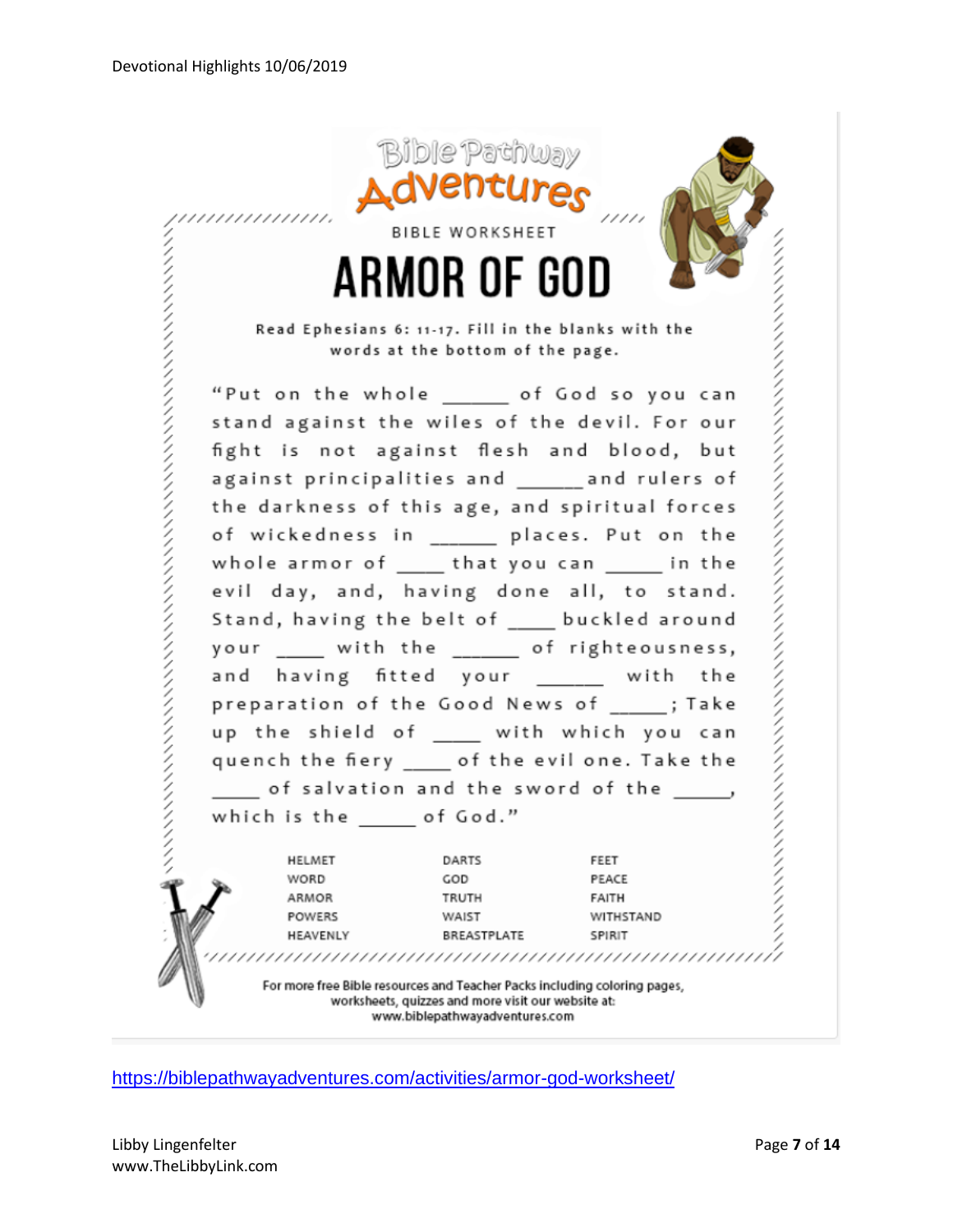| <b>Bible Pathway</b><br>Adventures mummunum<br>BIBLE QUIZ<br>ARMOR OF GOD<br>Read Ephesians 6: 10-20. Fill in the blanks<br>with the answers on the right.                                                                                                                                                                                                                                                      |                                                                                                                                                                            |  |
|-----------------------------------------------------------------------------------------------------------------------------------------------------------------------------------------------------------------------------------------------------------------------------------------------------------------------------------------------------------------------------------------------------------------|----------------------------------------------------------------------------------------------------------------------------------------------------------------------------|--|
| <b>QUESTIONS</b>                                                                                                                                                                                                                                                                                                                                                                                                | <b>ANSWERS</b>                                                                                                                                                             |  |
| $\_\_\_\$ Have your feet fitted with the gospel of $\_\_\_\$ .<br>$\_\_\_\$ Put on the breastplate of $\_\_\_\_\_\_\_\,.$<br>___ Stand therefore, having the belt of ____ buckled<br>around your waist.<br>___ We do not wrestle against ___ and blood.<br>___ Put on the whole ____ of God.<br>____ Shoes for your _____.<br>$\_\_\_\$ Take the $\_\_\_\_\$ of salvation.<br>___ Keep alert with all ________. | 1. perseverance<br>2. The apostle Paul<br>3. truth<br>4. faith<br>5. armor<br>6. strong<br>7. helmet<br>8. peace<br>9. feet<br>10. sword<br>11. flesh<br>12. righteousness |  |
| $\_\_\_\$ Finally, be $\_\_\_\_\$ in God, and in the strength of His might.                                                                                                                                                                                                                                                                                                                                     |                                                                                                                                                                            |  |
| ___ The _____ of the Spirit, which is the word of God.<br>$\_$ In all circumstances take up the shield of $\_\_$<br>Which apostle wrote the book of Ephesians?                                                                                                                                                                                                                                                  |                                                                                                                                                                            |  |
|                                                                                                                                                                                                                                                                                                                                                                                                                 |                                                                                                                                                                            |  |
| FOR MORE FREE BIBLE RESOURCES AND TEACHER PACKS INCLUDING COLORING PAGES.<br>WORKSHEETS, QUIZZES AND MORE VISIT OUR WEBSITE AT:<br>WWW.BIBLEPATHWAYADVENTUR.ES.COM                                                                                                                                                                                                                                              |                                                                                                                                                                            |  |

<https://biblepathwayadventures.com/activities/armor-god-2/>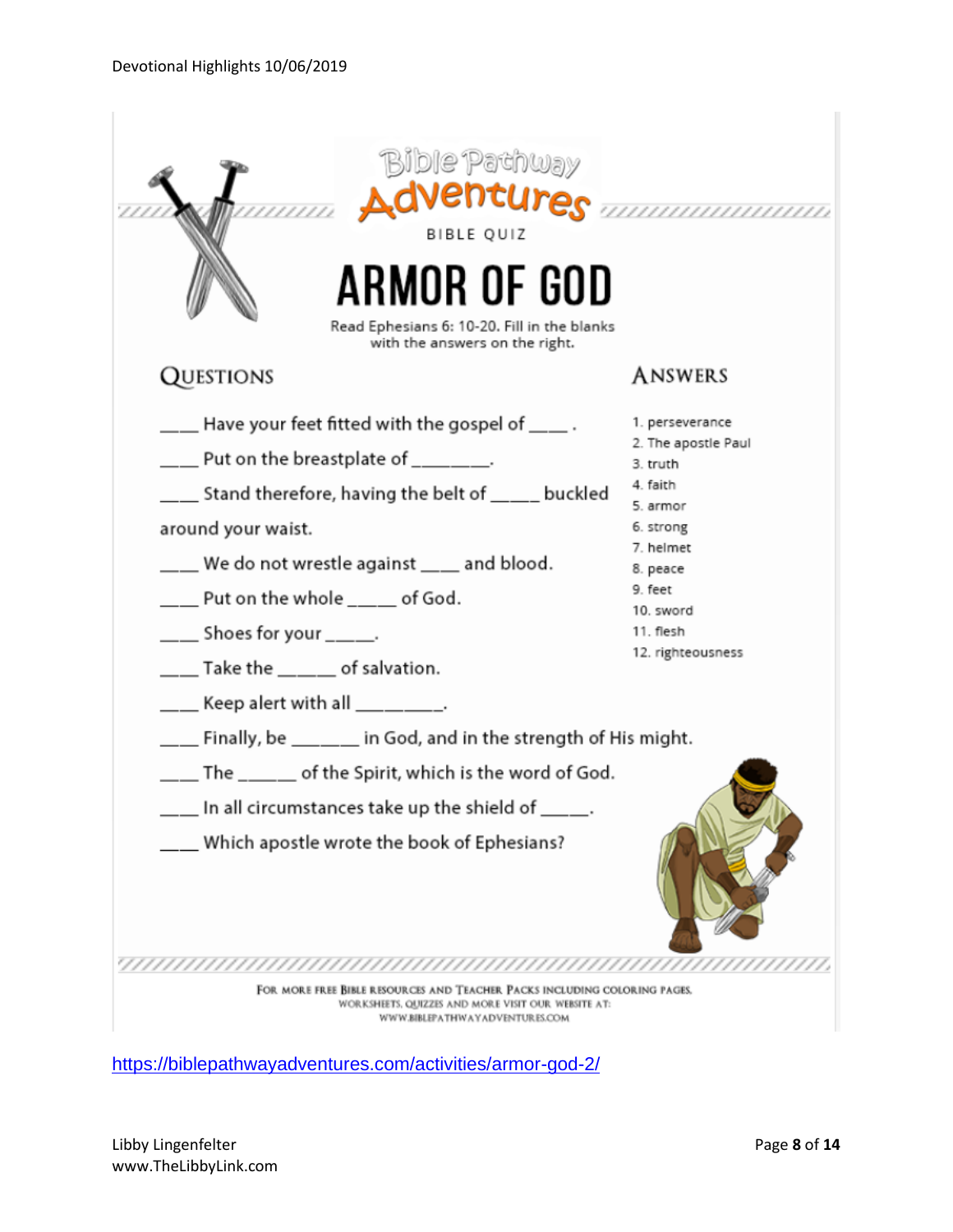**Ezekiel 39** Ezekiel 39 falls within the 10th Scroll. Ezekiel 38 & 39 had and has prophetic significance then and now.

### **EZEKIEL 13 SCROLLS REFERENCE CHART** Text in Chronological Order<br>(Chapter & Verse) Date Given in Text (M/D/Y)<br>(of King Jehoclachin's captivity) 33:21 - 39:29 (fall of Jerusalem - any prophetical aspect of 10/05/12 10 Volume closes here)

**Eze 39:1** "And you, son of man, prophesy against Goḡ, and you shall say, 'Thus said the Master **יהוה**,**" See, I am against you**, O Goḡ, the prince of Rosh, Mesheḵ, and Tuḇal,

Nah 2:13 **"See, I am against you**," declares **יהוה** of hosts, "and I shall burn your chariots in smoke, and the sword devour your young lions. And I shall cut off your prey from the earth, and no longer is the voice of your messengers heard."

Eze 39:2 and shall turn you around and lead you on, and bring you up from the uttermost parts of the north, and bring you against the mountains of Yisra'ěl,

Eze 39:3 and shall strike the bow out of your left hand, and make the arrows fall from your right hand.

Dan 11:40 "At the time of the end the sovereign of the South shall push at him, and the sovereign of the North rush against him like a whirlwind, with chariots, and with horsemen, and with many ships. And he shall enter the lands, and shall overflow and pass over, Dan 11:41 and shall enter the Splendid Land, and many shall stumble, but these escape from his hand: Edom, and Mo'ab, and the chief of the sons of Ammon.

Eze 39:4 "On the mountains of Yisra'ěl you shall fall, you and all your bands and the peoples who are with you. To the birds of prey of every sort and to the beasts of the field I shall give you for food.

Eze 39:5 "On the face of the field you shall fall, for I have spoken," declares the Master **יהוה**.

Rev 19:16 And on His robe and on His thigh<sup>d</sup> He has a name written: SOVEREIGN OF SOVEREIGNS AND MASTER OF MASTERS. Footnote: d"thigh", but possibly flag. See *Thigh* in the Explanatory Notes.

Rev 19:17 And I saw one messenger standing in the sun, and he cried with a loud voice, saying to all the birds that fly in mid-heaven, "Come and gather together for the supper of the great Elohim,

Rev 19:18 to eat the flesh of sovereigns, and the flesh of commanders, and the flesh of strong ones, and the flesh of horses and of those who sit on them, and the flesh of all people, free and slave, both small and great."

Rev 19:19 And I saw the beast, and the sovereigns of the earth, and their armies, gathered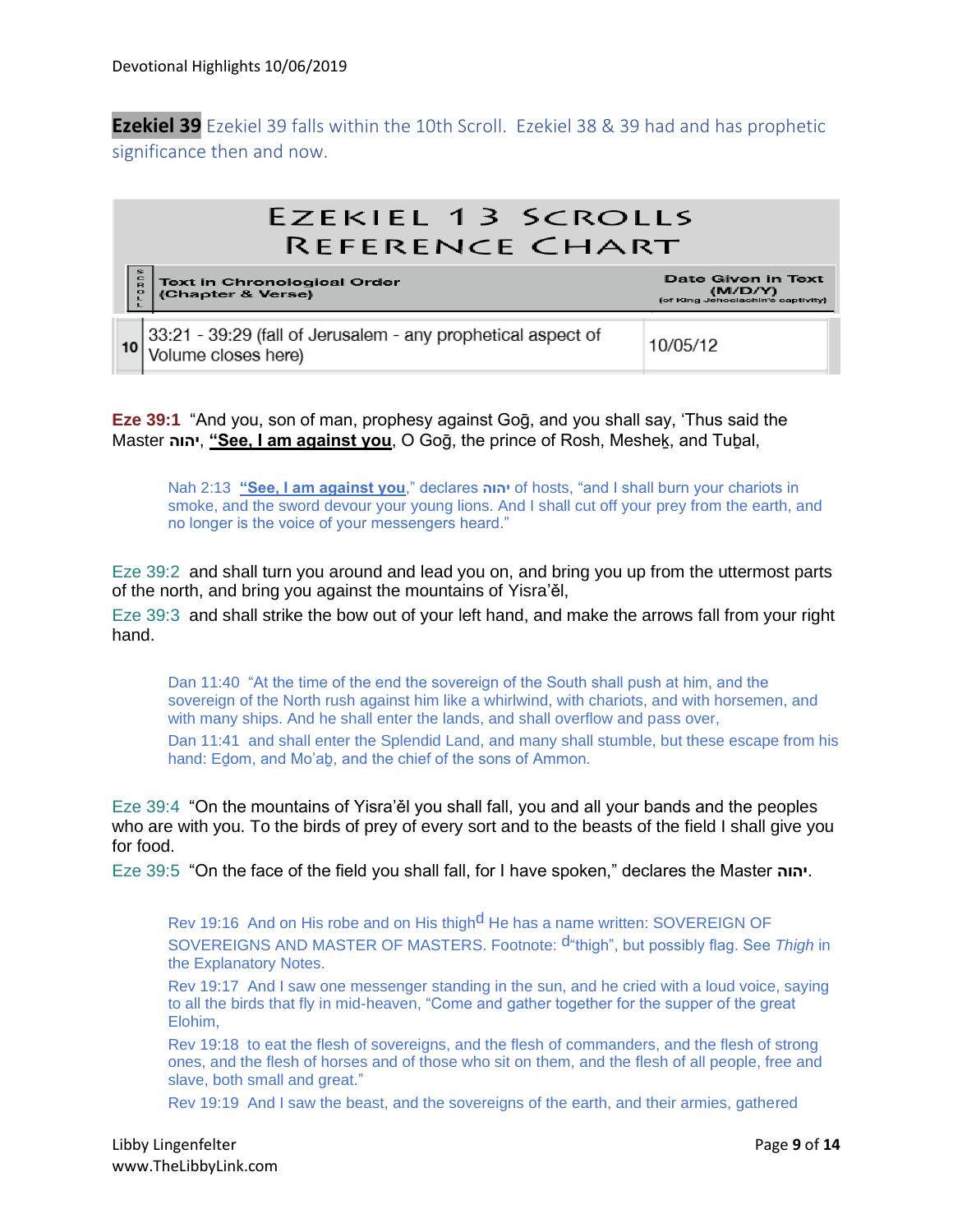together to fight Him who sat on the horse and His army.

Rev 19:20 And the beast was seized, and with him the false prophet who worked signs in his presence, by which he led astray those who received the mark of the beast and those who worshipped his image. The two were thrown alive into the lake of fire burning with sulphur.

Rev 19:21 And the rest were killed with the sword which came from the mouth of Him who sat on the horse, and all the birds were filled with their flesh.

Eze 39:6 "And I shall send fire upon Maḡoḡ and on those who live undisturbed in the coastlands. And they shall know that I am **יהוה**.

Zep 2:11 **יהוה** shall be awesome to them, for He shall make all the mighty ones of the earth to shrivel, while all the coastlands of the nations bow down to Him, each one from his place.

Eze 39:7 "And I shall make My set-apart Name known in the midst of My people Yisra'ěl, and not let My set-apart Name be profaned any more. And the nations shall know that I am **יהוה**, the Set-apart One in Yisra'ěl.

Isa 60:14 "And the sons of those who afflicted you come bowing to you, and all those who despised you shall bow themselves at the soles of your feet. And they shall call you: City of **יהוה**, Tsiyon of the Set-apart One of Yisra'ěl.

Eze 39:8 "See, it shall come, and **it shall be done,"** declares the Master **יהוה**." This is the day of which I have spoken.

#### **The Seventh Bowl**

Rev 16:17 And the seventh messenger poured out his bowl into the air, and a loud voice came out of the Dwelling Place of the heaven, from the throne, saying, "**It is done!"** -------------------

Rev 21:6 And He said to me, **"It is done!** I am the 'Aleph' and the 'Taw', the Beginning and the End. To the one who thirsts I shall give of the fountain of the water of life without payment.

Eze 39:9 "And those who inhabit the cities of Yisra'ěl shall go out and set on fire and burn the weapons, both the shields and armour, the bows and arrows, the clubs and spears. And they shall make fires with them for seven years,

Eze 39:10 and take no wood from the field nor cut down any from the forests, for with the weapons they make fire. And they shall plunder those who plundered them, and loot those who looted them," declares the Master **יהוה**.

Rev 13:10 **He who brings into captivity shall go into captivity, he who kills with the sword**  has to be killed with the sword.<sup>a Jer\_15:2, Jer\_43:11</sup> Here is the endurance and the belief of the set-apart ones. Footnote: <sup>a</sup>See also Gen\_9:6. Compare Rev\_13:1-13 with Dan\_7:1-28.

Eze 39:11 "And it shall be on that day that I give Goq a place for a burial-site there in Yisra'el, the valley of those passing by east of the sea, and stopping those passing by, because there they shall bury Goḡ and all his crowd, and shall call it the Valley of Hamon Goḡ.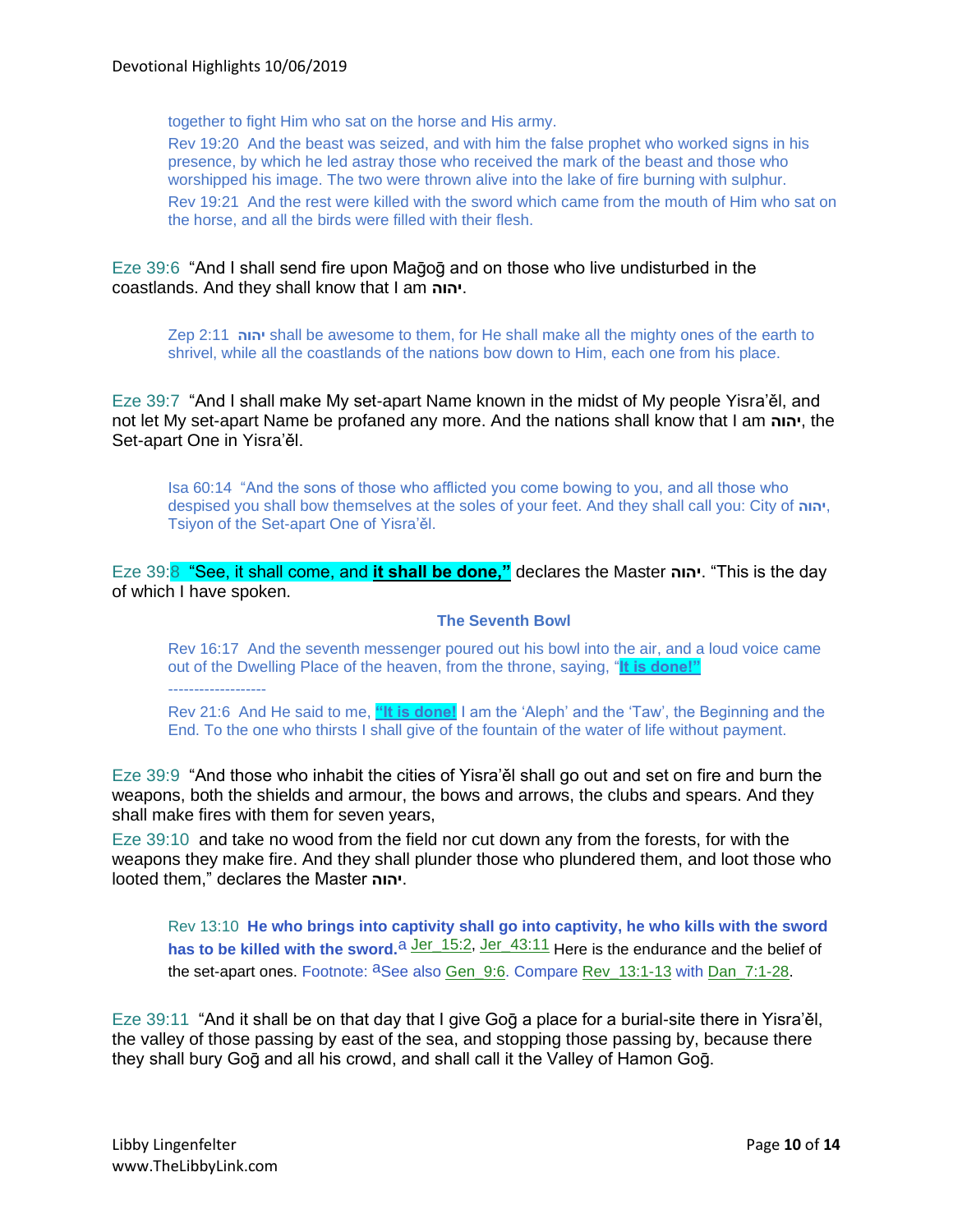**TSK Cross-reference** - **Ezekiel 39:11 the valley:** Probably the valley near the Sea of Gennesareth, as the Targum renders, and so called because it was the great road by which the merchants and traders from Syria and other Eastern countries went into Egypt. Perhaps what is now called the plains of Haouran, south of Damascus.

**Hamongog:** that is, The multitude of Gog, Num\_11:34 \*margin

Num 11:34 Then he called the name of that place Qibroth Hatta'awah, because there they buried the people who had lusted.

Eze 39:12 "And the house of Yisra'ěl shall bury them for seven new *moons*, in order to cleanse the land.

Eze 39:13 "And all the people of the land shall bury them, and it shall be for a name to them on the day that I am esteemed," declares the Master **יהוה**.

Zep 3:19 "See, I am dealing with all those afflicting you at that time. And I shall save the lame, and gather those who were cast out. And I shall give them for a praise and for a name in all the earth where they were put to shame.

Zep 3:20 "At that time I shall bring you in, even at the time I gather you, for I shall give you for a name, and for a praise, among all the peoples of the earth, when I turn back your captivity before your eyes," said **יהוה**.

Eze 39:14 "And they shall separate men who continually pass through the land, burying those who were passing through, those left on the surface of the ground, in order to cleanse it. At the end of seven new *moons* they shall search,

Eze 39:15 and those passing through shall pass through the land, and when anyone sees a man's bone, he shall set up a sign beside it, till the buriers have buried it in the Valley of Hamon Goḡ.

Eze 39:16 "And also a city named Hamonah shall be there. So they shall cleanse the land." '

#### **Hamonah:** that is, The multitude

Eze 39:17 "And you, son of man, thus said the Master **יהוה**,' Speak to every sort of bird and to every beast of the field, "Assemble yourselves and come, gather from all around to My slaughtering which I am slaughtering for you, a great slaughtering on the mountains of Yisra'ěl, and you shall eat flesh and drink blood.

Rev 19:17 And I saw one messenger standing in the sun, and he cried with a loud voice, **saying to all the birds that fly in mid-heaven, "Come and gather together for the supper of the great Elohim,**

Rev 19:18 to eat the flesh of sovereigns, and the flesh of commanders, and the flesh of strong ones, and the flesh of horses and of those who sit on them, and the flesh of all people, free and slave, both small and great."

Eze 39:18 "Eat the flesh of the mighty, drink the blood of the princes of the earth, of rams and lambs, of goats and bulls, all of them fatlings of Bashan.

Amo 4:1 Hear this word, you cows of Bashan, who are on the mountain of Shomeron, who are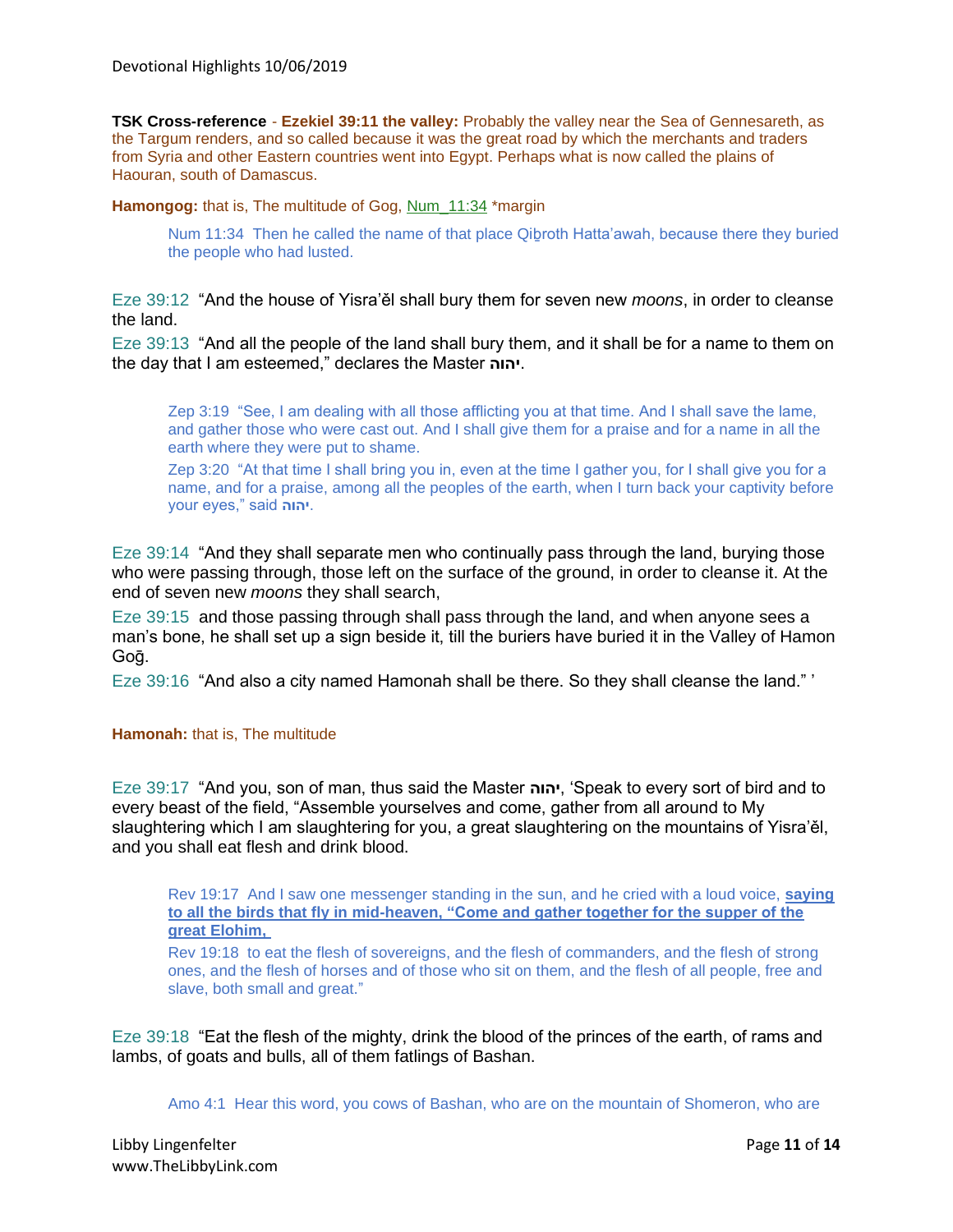oppressing the poor, who are crushing the needy, who are saying to their masters, "Bring wine, let us drink!"

Eze 39:19 "And you shall eat fat till you are filled, and drink blood till you are drunk, at My slaughtering which I am slaughtering for you.

Eze 39:20 "And you shall be satisfied at My table with horses and riders, with mighty men and with all the men of battle," declares the Master **יהוה**.

Eze 39:21 "And I shall set My esteem among the nations. And all nations shall see My judgment which I have executed, and My hand which I have laid on them.

Mal 1:11 "For from the rising of the sun, even to its going down, My Name is great among nations. And in every place incense is presented to My Name, and a clean offering. For My Name is great among nations," said **יהוה** of hosts.

Eze 39:22 "And the house of Yisra'ěl shall know that I am **יהוה** their Elohim from that day onward.

1Jn 5:20 And we know that the Son of Elohim has come and has given us an understanding, **so that we might know the true One.** And we are in the true One, in His Son **יהושע** Messiah. This is the true Elohim and everlasting life.

Eze 39:23 "And the nations shall know that the house of Yisra'ěl went into exile for their crookedness, because they have trespassed against Me, so that I hid My face from them, and I gave them into the hand of their adversaries, and they all fell by the sword.

Eze 39:24 "According to their uncleanness and according to their transgressions I have dealt with them, and hidden My face from them."

Dan 9:5 "We have sinned and did crookedness, and did wrong and rebelled, to turn aside from Your commands and from Your right-rulings.

Dan 9:6 "And we have not listened to Your servants the prophets, who spoke in Your Name to our sovereigns, our heads, and our fathers, and to all the people of the land.

Dan 9:7 "O **יהוה**, to You is the righteousness, and to us the shame of face, as it is this day – to the men of Yehuḏah, to the inhabitants of Yerushalayim and all Yisra'ěl, those near and those far off in all the lands to which You have driven them, because of their trespass which they have trespassed against You.

Dan 9:8 "O Master, to us is the shame of face, to our sovereigns, to our heads, and to our fathers, because we have sinned against You.

Dan 9:9 "To **יהוה** our Elohim are the compassions and forgivenesses, for we have rebelled against Him.

Dan 9:10 "And we have not obeyed the voice of **יהוה** our Elohim, to walk in His Torot, which He set before us through His servants the prophets.

## **YHWH Will Restore Israel**

Eze 39:25 "Therefore thus said the Master **יהוה**,' Now I am going to bring back the captives of Ya'aqoḇ. And I shall have compassion on all the house of Yisra'ěl, and shall be jealous for My set-apart Name.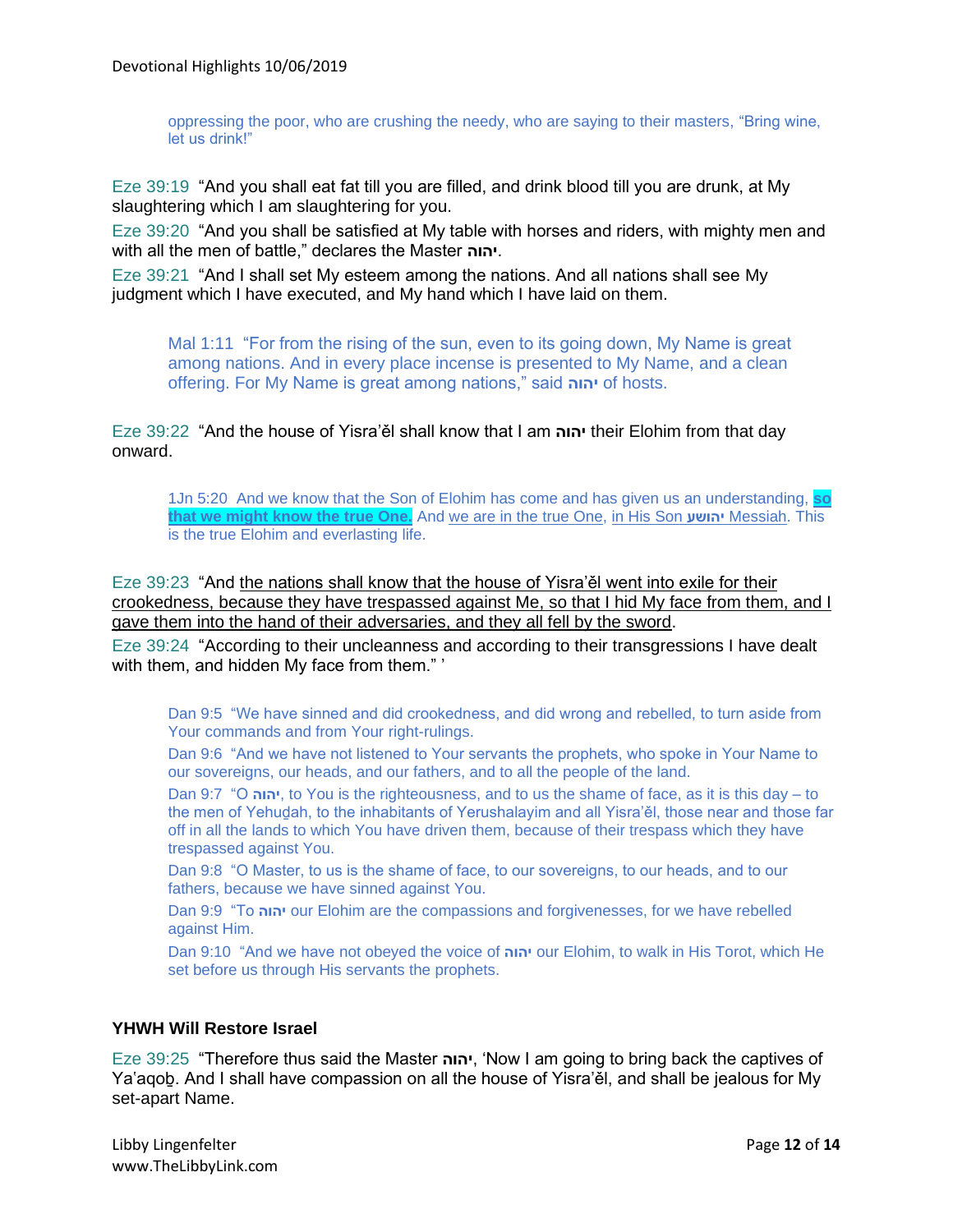Rom 11:26 And so all Yisra'ěl shall be saved, as it has been written, **"The Deliverer shall come out of Tsiyon, and He shall turn away wickedness from Ya'aqoḇ,**

Rom 11:27 and this is My covenant with them, when I take away their sins." **Isa\_59:20-21**. Rom 11:28 Truly, as regards the Good News *they are* enemies for your sake, but concerning the choice *they are* beloved for the sake of the fathers.

Rom 11:29 For the gifts and the calling of Elohim are not to be repented of.

Rom 11:30 For as you also at one time disobeyed Elohim, but now have obtained compassion through their disobedience,

Rom 11:31 so also these have now disobeyed, that through the compassion shown you they also might obtain compassion.

Eze 39:26 And they shall have borne their shame, and all their trespass they committed against Me, when they dwell safely in their own land, with none to make them afraid,

Mic 4:4 But each one shall sit under his vine and under his fig tree, with no one to make them afraid, for the mouth of **יהוה** of hosts has spoken.

Eze 39:27 when I have brought them back from the peoples and gathered them out of the lands of their enemies. And I shall be set apart in them before the eyes of many nations.

Eze 39:28 And they shall know that I am **יהוה** their Elohim, who sent them into exile among the nations, and then gathered them back to their own land, and left none of them behind.

Hos 2:20 "And I shall take you as a bride unto Me in trustworthiness, and you shall know **יהוה**.

Eze 39:29 And no longer do I hide My face from them, for I shall have poured out My Spirit on the house of Yisra'ěl,' declares the Master **יהוה**."

Isa 59:20 "And the Redeemer shall come to Tsiyon,<sup>C</sup> and to those turning from transgression in Ya'aqoḇ," declares **יהוה**. Footnote: cSee footnote at Isa\_24:23.

Isa 59:21 "As for Me, this is My covenant with them," said **יהוה**:" My Spirit that is upon you, and My Words that I have put in your mouth, shall not be withdrawn from your mouth, nor from the mouth of your descendants, nor from the mouth of your descendants' descendants," said **יהוה**," from this time and forever."

**The Remnant of Israel**

Rom 11:1 I say then, has Elohim rejected His people? Let it not be! For I also am of Yisra'ěl, of the seed of Abraham, of the tribe of Binyamin.

Rom 11:2 **Elohim has not rejected His people** Psa\_94:14 whom He knew beforehand. Or do you not know what the Scripture says of Ěliyahu, how he pleads with Elohim against Yisra'ěl, saying,

Rom 11:3 **"יהוה, they have killed Your prophets and overthrown Your slaughter-places, and I alone am left, and they seek my life"?** 1Ki\_19:10, 1Ki\_19:14.

Rom 11:4 But what does the answer *of Elohim* say to him? **"I have left for Myself seven**  thousand men who have not bowed the knee to Ba'al." **1Ki\_19:18**.

Rom 11:5 So therefore also, at this present time a remnant according to the choice of favour has

------------------